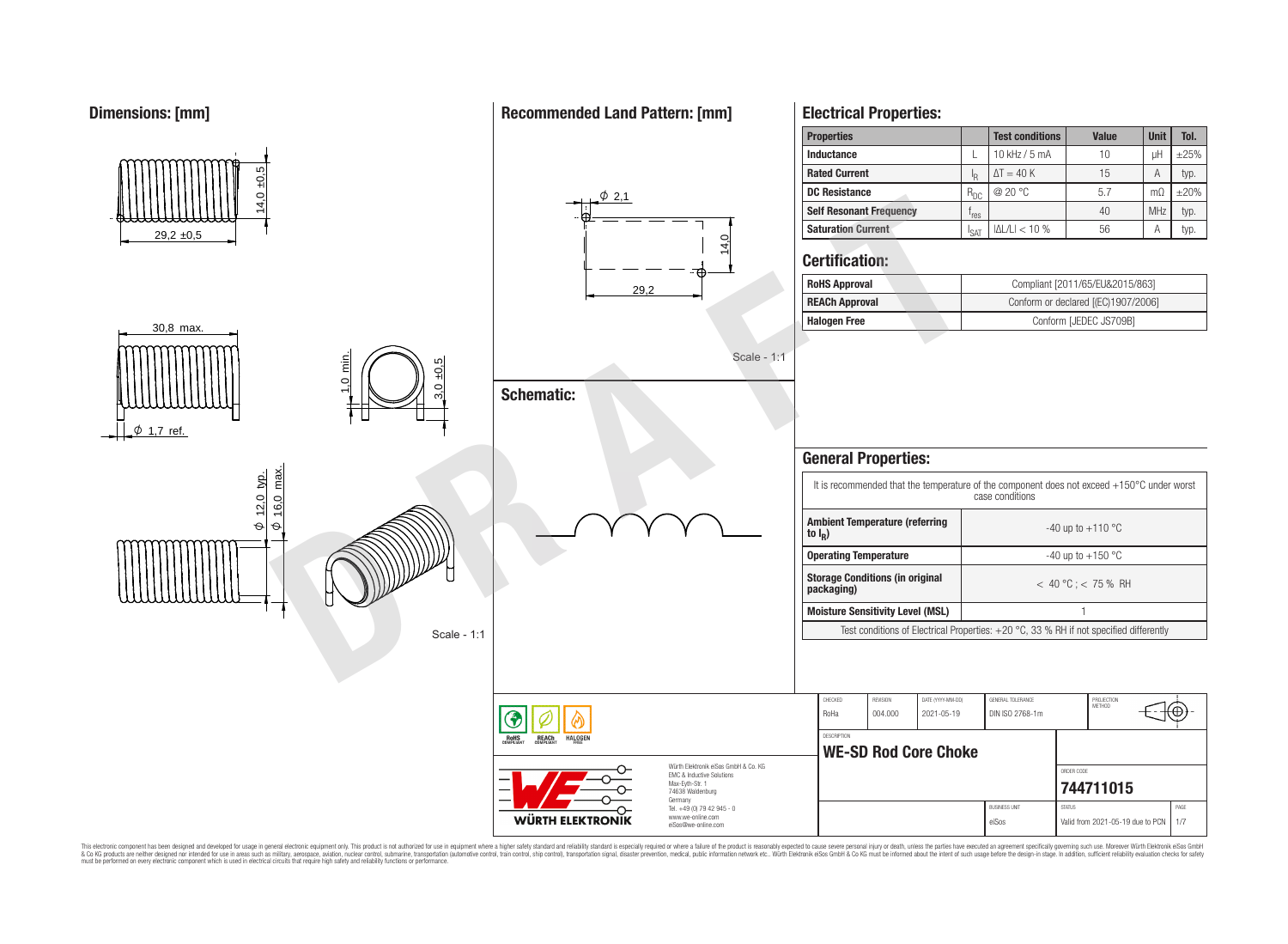# **Typical Impedance Characteristics:**



This electronic component has been designed and developed for usage in general electronic equipment only. This product is not authorized for subserved requipment where a higher selection equipment where a higher selection

**Typical Inductance vs. Current Characteristics:**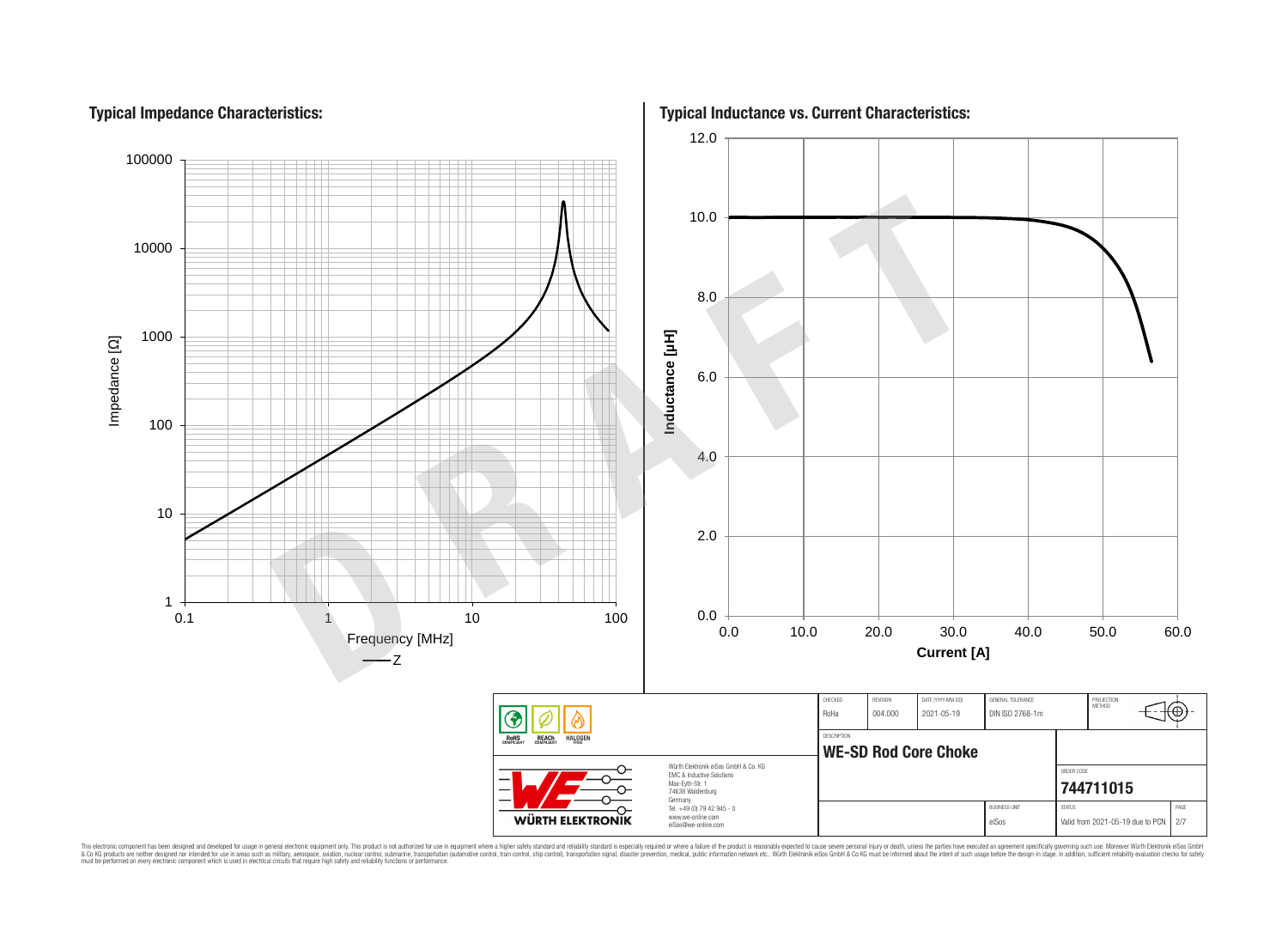



This electronic component has been designed and developed for usage in general electronic equipment only. This product is not authorized for subserved requipment where a higher selection equipment where a higher selection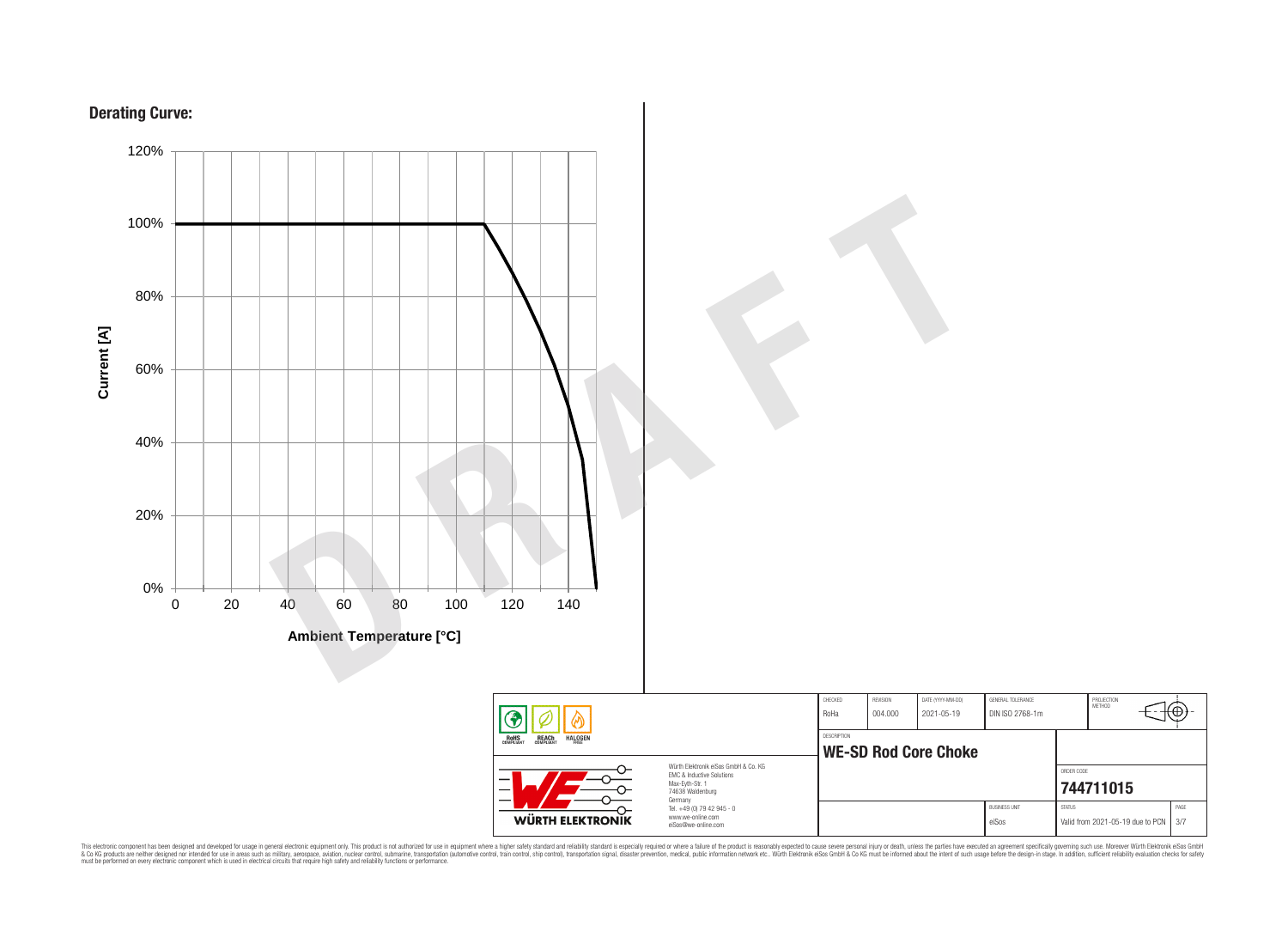

This electronic component has been designed and developed for usage in general electronic equipment only. This product is not authorized for subserved requipment where a higher selection equipment where a higher selection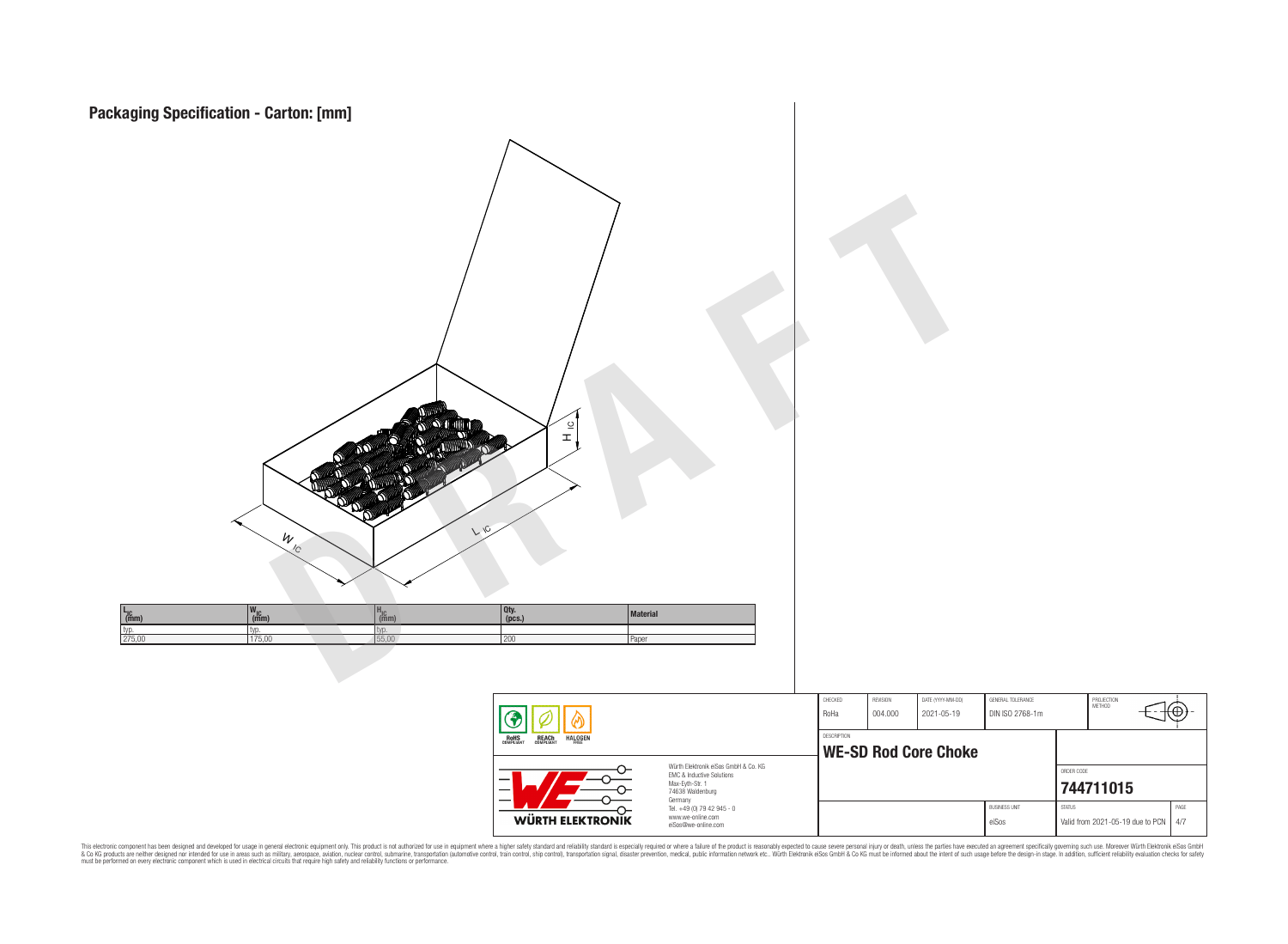# **Classification Wave Soldering Profile:**



# **Classification Wave Soldering Profile:**

| <b>Profile Feature</b>                             |                    | <b>Pb-Free Assembly</b>                     | <b>Sn-Pb Assembly</b>                       |  |  |  |
|----------------------------------------------------|--------------------|---------------------------------------------|---------------------------------------------|--|--|--|
| <b>Preheat Temperature Min</b>                     | l <sub>s min</sub> | 100 °C                                      | 100 °C                                      |  |  |  |
| <b>Preheat Temperature Typical</b>                 | s typical          | 120 °C                                      | 120 °C                                      |  |  |  |
| <b>Preheat Temperature Max</b>                     | s max              | 130 °C                                      | 130 °C                                      |  |  |  |
| Preheat Time $t_s$ from $T_{s,min}$ to $T_{s,max}$ | $t_{s}$            | 70 seconds                                  | 70 seconds                                  |  |  |  |
| Ramp-up Rate                                       | ΔT                 | 150 °C max.                                 | 150 $\degree$ C max.                        |  |  |  |
| <b>Peak Temperature</b>                            | $T_{n}$            | 250 °C - 260 °C                             | $235 °C - 260 °C$                           |  |  |  |
| Time of actual peak temperature                    | $t_{p}$            | max. 10 seconds<br>max. 5 seconds each wave | max. 10 seconds<br>max. 5 seconds each wave |  |  |  |
| Ramp-down Rate, Min                                |                    | $\sim$ 2 K/ second                          | $\sim$ 2 K/ second                          |  |  |  |
| Ramp-down Rate, Typical                            |                    | $\sim$ 3.5 K/ second                        | $\sim$ 3.5 K/ second                        |  |  |  |
| Ramp-down Rate, Max                                |                    | $\sim$ 5 K/ second                          | $\sim$ 5 K/ second                          |  |  |  |
| Time 25 $\degree$ C to 25 $\degree$ C              |                    | 4 minutes                                   | 4 minutes                                   |  |  |  |

refer to EN61760-1:2006

|                                                                                                                                                                                                           |                                                                        | CHECKED<br>RoHa                            | REVISION<br>004.000 | DATE (YYYY-MM-DD)<br>2021-05-19 | <b>GENERAL TOLERANCE</b><br>DIN ISO 2768-1m |               | PROJECTION<br>METHOD.                  | ťΨ   |  |
|-----------------------------------------------------------------------------------------------------------------------------------------------------------------------------------------------------------|------------------------------------------------------------------------|--------------------------------------------|---------------------|---------------------------------|---------------------------------------------|---------------|----------------------------------------|------|--|
| <b>REACH</b><br>COMPLIANT<br><b>HALOGEN</b><br><b>ROHS</b><br>COMPLIANT<br>Würth Elektronik eiSos GmbH & Co. KG<br><b>EMC &amp; Inductive Solutions</b><br>Max-Eyth-Str. 1<br>74638 Waldenburg<br>Germany |                                                                        | DESCRIPTION<br><b>WE-SD Rod Core Choke</b> |                     |                                 |                                             |               |                                        |      |  |
|                                                                                                                                                                                                           |                                                                        |                                            |                     |                                 |                                             | ORDER CODE    | 744711015                              |      |  |
| <b>WÜRTH ELEKTRONIK</b>                                                                                                                                                                                   | Tel. +49 (0) 79 42 945 - 0<br>www.we-online.com<br>eiSos@we-online.com |                                            |                     |                                 | <b>BUSINESS UNIT</b><br>eiSos               | <b>STATUS</b> | Valid from 2021-05-19 due to PCN   5/7 | PAGE |  |

This electronic component has been designed and developed for usage in general electronic equipment only. This product is not authorized for subserved requipment where a higher selection equipment where a higher selection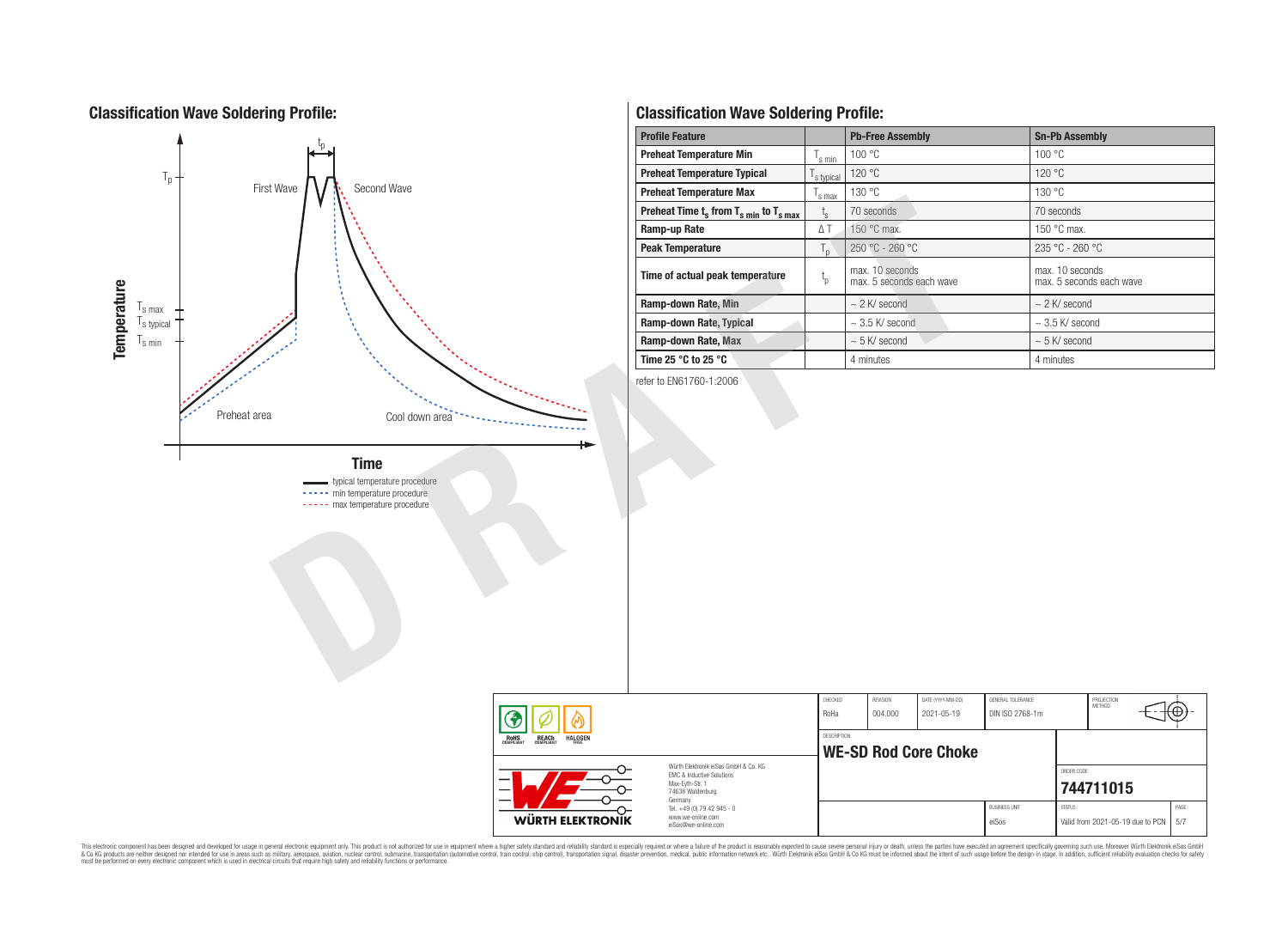# **Cautions and Warnings:**

# **The following conditions apply to all goods within the product series of WE-SD ofWürth Elektronik eiSos GmbH & Co. KG:**

## **General:**

- This electronic component is designed and manufactured for use in general electronic equipment.
- Würth Elektronik must be asked for written approval (following the PPAP procedure) before incorporating the components into any equipment in fields such as military, aerospace, aviation, nuclear control, submarine, transportation (automotive control, train control, ship control), transportation signal, disaster prevention, medical, public information network, etc. where higher safety and reliability are especially required and/or if there is the possibility of direct damage or human injury. manulactural or use in general electronic coulment.<br>
approximate a strengthenometric activities of the concernent and the content of the content of the content of<br>
and intervention and the property of the content of the co
- Electronic components that will be used in safety-critical or high-reliability applications, should be pre-evaluated by the customer.
- The component is designed and manufactured to be used within the datasheet specified values. If the usage and operation conditions specified in the datasheet are not met, the wire insulation may be damaged or dissolved.
- Do not drop or impact the components,the component may be damaged
- Würth Elektronik products are qualified according to international standards, which are listed in each product reliability report. Würth Elektronik does not warrant any customer qualified product characteristics beyond Würth Elektronik's specifications, for its validity and sustainability over time.
- The responsibility for the applicability of the customer specific products and use in a particular customer design is always within the authority of the customer. All technical specifications for standard products also apply to customer specific products.

# **Product specific:**

# **Soldering:**

- The solder profile must comply with the technical product specifications. All other profiles will void the warranty.
- All other soldering methods are at the customers' own risk.

## **Cleaning and Washing:**

• Washing agents used during the production to clean the customer application might damage or change the characteristics of the wire insulation, marking or plating. Washing agents may have a negative effect on the long-term functionality of the product.

## **Potting:**

• If the product is potted in the customer application, the potting material might shrink or expand during and after hardening. Shrinking could lead to an incomplete seal, allowing contaminants into the core. Expansion could damage the components. We recommend a manual inspection after potting to avoid these effects.

## **Storage Conditions:**

- A storage of Würth Elektronik products for longer than 12 months is not recommended. Within other effects, the terminals may suffer degradation, resulting in bad solderability. Therefore, all products shall be used within the period of 12 months based on the day of shipment.
- Do not expose the components to direct sunlight.<br>• The storage conditions in the original packaging
- The storage conditions in the original packaging are defined according to DIN EN 61760-2.
- The storage conditions stated in the original packaging apply to the storage time and not to the transportation time of the components.

## **Packaging:**

• The packaging specifications apply only to purchase orders comprising whole packaging units. If the ordered quantity exceeds or is lower than the specified packaging unit, packaging in accordance with the packaging specifications cannot be ensured.

#### **Handling:**

- Violation of the technical product specifications such as exceeding the nominal rated current will void the warranty.
- Applying currents with audio-frequency signals may result in audible noise due to the magnetostrictive material properties.
- Due to heavy weight of the components, strong forces and high accelerations may have the effect to damage the electrical connection or to harm the circuit board and will void the warranty.
- Please be aware that products provided in bulk packaging may get bent and might lead to derivations from the mechanical manufacturing tolerances mentioned in our datasheet, which is not considered to be a material defect.
- The temperature rise of the component must be taken into consideration. The operating temperature is comprised of ambient temperature and temperature rise of the component.The operating temperature of the component shall not exceed the maximum temperature specified.

These cautions and warnings comply with the state of the scientific and technical knowledge and are believed to be accurate and reliable. However, no responsibility is assumed for inaccuracies or incompleteness.

|                                                                                                                                                                                                              |                                                                        | CHECKED<br>RoHa    | REVISION<br>004.000 | DATE (YYYY-MM-DD)<br>2021-05-19 | GENERAL TOLERANCE<br>DIN ISO 2768-1m |               | PROJECTION<br>METHOD                   | ι€Θ  |
|--------------------------------------------------------------------------------------------------------------------------------------------------------------------------------------------------------------|------------------------------------------------------------------------|--------------------|---------------------|---------------------------------|--------------------------------------|---------------|----------------------------------------|------|
| <b>REACH</b><br>COMPLIANT<br><b>HALOGEN</b><br>ROHS<br>COMPLIANT<br>Würth Elektronik eiSos GmbH & Co. KG<br><b>EMC &amp; Inductive Solutions</b><br>—<br>Max-Eyth-Str. 1<br>_<br>74638 Waldenburg<br>Germany |                                                                        | <b>DESCRIPTION</b> |                     | <b>WE-SD Rod Core Choke</b>     |                                      |               |                                        |      |
|                                                                                                                                                                                                              |                                                                        |                    |                     |                                 |                                      | ORDER CODE    | 744711015                              |      |
| <b>WÜRTH ELEKTRONIK</b>                                                                                                                                                                                      | Tel. +49 (0) 79 42 945 - 0<br>www.we-online.com<br>eiSos@we-online.com |                    |                     |                                 | <b>BUSINESS UNIT</b><br>eiSos        | <b>STATUS</b> | Valid from 2021-05-19 due to PCN   6/7 | PAGE |

This electronic component has been designed and developed for usage in general electronic equipment only. This product is not authorized for use in equipment where a higher safety standard and reliability standard si espec & Ook product a label and the membed of the seasuch as marked and as which such a membed and the such assume that income in the seasuch and the simulation and the such assume that include to the such a membed and the such